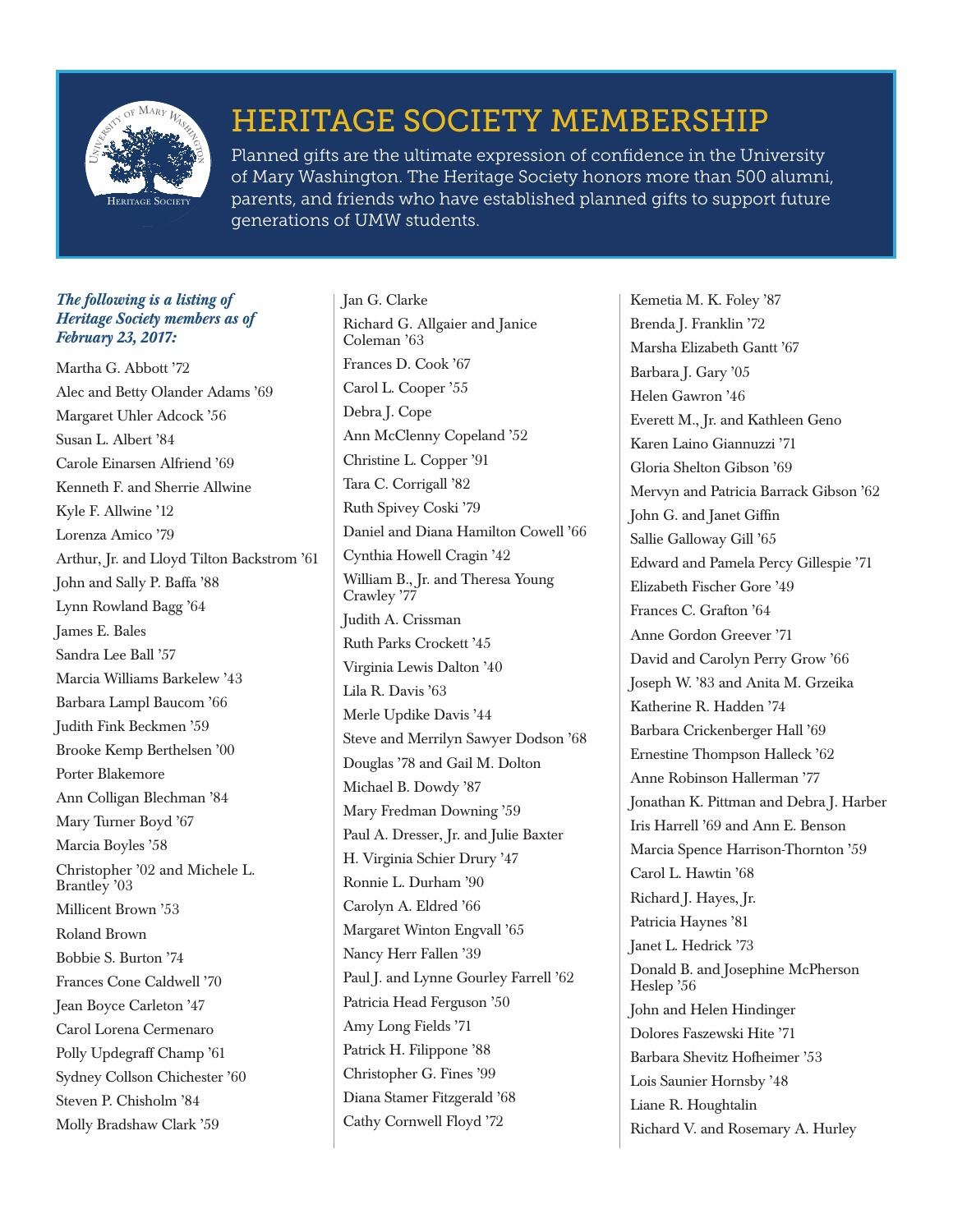Barry R. Johnson Ruth Henriques Johnson '43 Judith Jackson Jones '68 Nancy A. Kaiser '82 Lee Enos Kelley '66 Peter and Sally Monroe Kelly '68 Patricia Boise Kemp '69 Bettie Stewart Kienast '62 Joseph R. Kingman '16 Katherine Linehan Kitterman '67 Debby C. Klein Rebecca Klein Heather Gebbia Knapp '93 Karlissa B. Krombein '75 C. Renee Allen Kuntz '85 Elizabeth Ford Kunz '76 Peter M. Labombarde Charlotte Moody Ladd '68 Muriel Harmon Lake '48 Paul H. and Marianne Rosselot Lamb '71 Debra Stanley Leap '72 Susan B. Leavitt '83 Carol Louise Lehmann '58 Emily Lewis '62 and Anthony Andres Patricia Little-Taylor '71 Diana Rupert Livingston '71 James C. '87 and Deborah S. Llewellyn A. Lynn Lockrow Constance Booth Logothetis '61 William and Patricia McGarvey Lucas '64 William J., Jr. and Patti Lynch Margaret Walker MacAllister '62 Kathleen Gillikin MacCubbin '97 Robert U. MacDonald Walton Mahon Elaine Wilson Maloney '70 Barbara Mann '66 Shelley Ekermeyer Markle '94 Carlos and Carol Muldoon Martel '68 Mary C. Massey '59 Anne Ergenbright Mathes '64 Maureen Murphy McCart '68 June Davis McCormick '49 Michelle Foley McDaniel '56 Patricia Gwaltney McGinnis '69

Evelyn Breeden McKnight '58 Mary Reierson McLean '00 Kathleen Shepherd Mehfoud '70 Andrew M. Mertz '02 Teri Craig Miles '77 James S. Miller, Jr. '84 Nancy Mahone Miller '72 Virginia Lee Miller '64 Charlotte Major Minor '66 Edward R. Morawetz, Jr. and Barbara Willer Elmer, Jr. '50 and Marceline Weatherly Morris<sup>550</sup> Luanne Harrison Mortimer '59 Nancy Stump Motley '52 Lindsley Bruch Murphy '83 Charles R. Neatrour Victoria Neilson '77 S. Cabell and Martha Aaron Nelson '75 Roger L. Nichols John L. Niedfeldt-Thomas '92 Valorie J. Norford '82 Katharine F. Nutt '42 Marilyn Maeder O'Loughlin '69 Magdelina C. O'Neill Kathy A. Ormond '68 Kenneth and Jennifer Fankhauser Osterman '73 Patricia Lewars Pace '66

Caroline Smith Parkinson '65 Michelle Howe Pearson '91 Jerri Barden Perkins Gayle Weinberger Petro '79 William R. Pfeifle and Paulette Schwarting Elizabeth Poteet Pollard '56 C. Franklin and Virginia Powell Nelda F. Purcell '71 Phyllis E. Quinn '77 Laurie Mansell Reich '79 Joanna L. Reynolds Ann Bigley Robertson '74 Jane Ewers Robinson '61 Thomas and Nancy O'Neal Robinson '62 Irene Piscopo Rodgers '59 Lisa McNulty Roeder '80 Deane Ford Rook '57 Jeffrey W. Rountree '91 Diana Wolotkiewicz Royer '81 Maynard A. and Margaret P. Rumuly '85 Nanalou West Sauder '56 Patricia L. Sawyer '72 Leslie Scarborough Kathleen Nagy Schabacker '68 Katherine Mayo Schmidt '49 Edward and Katharine Emrey Schulze '82 Anne Hope Scott '59 Mary Elwang Sharpley '49

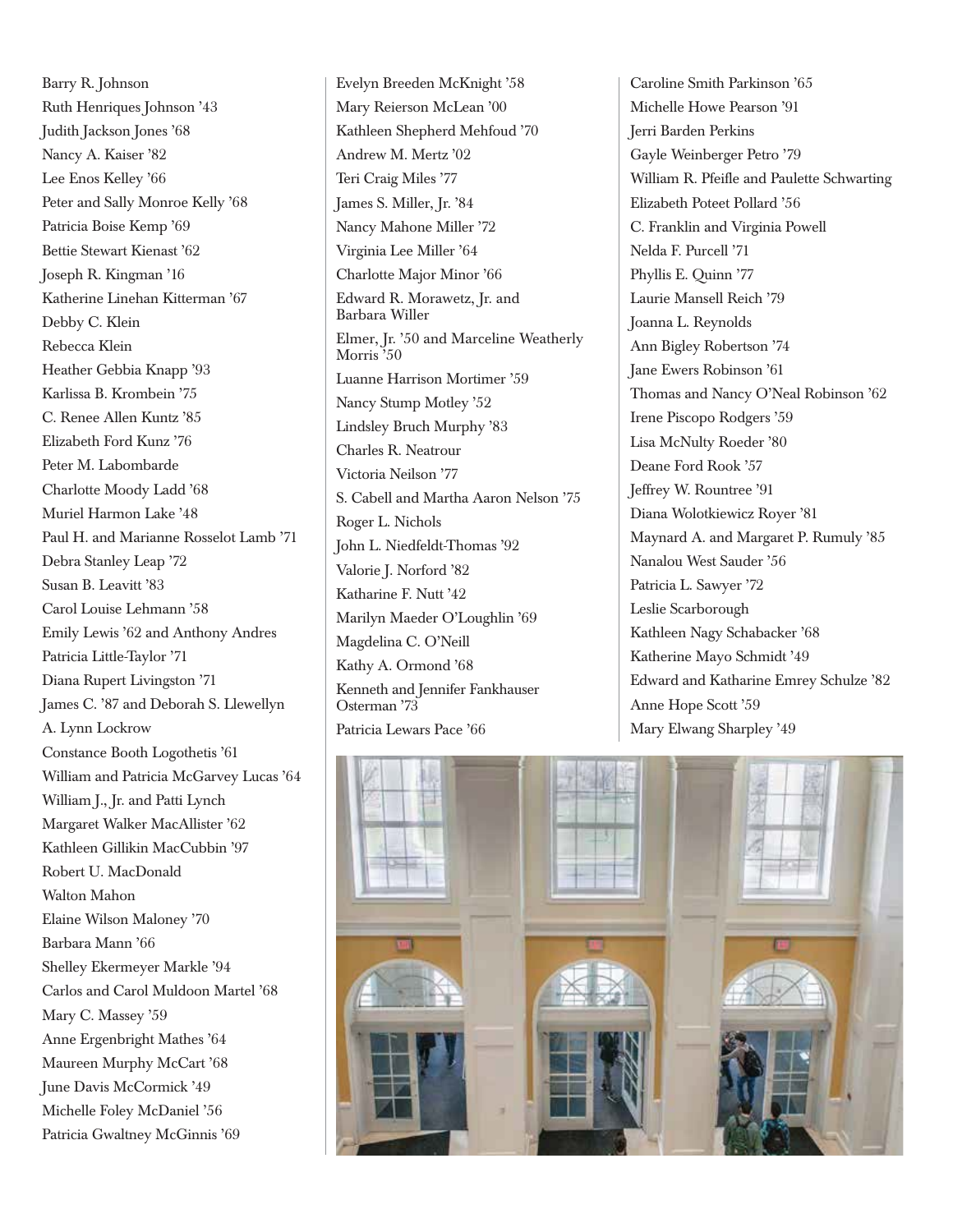Brenda Marable Shaw '71 Virginia Lucas Shearin '64 Barbara Skidmore Sheehan '35 Monecia Helton Shelton '81 Prudence B. Shepard '61 Linda Gattis Shull '69 Karen Michelsen Sibley '67 Pablo F. Sierra '07 Noel Sipple '62 Wendy Ross Sizer '99 Lenora Ladd Sloan '50 Joyce Lee Smith '58 Terry Ruane Smith '90 Mary Smith-Carson '71 Nancy Parker Soles '69 Lisa Bratton Soltis '79 Sally K. Souder '66 Anne Saunders Spilman '59 Arthur F. and Donna Steinberg Jeane Baughan Stone '74 Rita Morgan Stone '52 Robert J. '96 and Sarah Gildersleeve Strassheim '01 Charlotte A. Stultz '66 Julien L. and Jeanne T. Suttle Nancy Powell Sykes '62 Betty Dobbins Talley '68 Eleanor Logan Thompson '70 Sue Tillery '81 Anne Tooke '68 Lynn Trundle '71 Craig and Lori Foster Turley '81 Jana Privette Usry '66 Fontaine Jones Velz '60 Roger C. Viadero, Sr. Daniel Walden Andrew and Lisa Rae Campbell Walker '77 Barbara Price Wallach '68 Bridget Meaney Weaver '81 Gary L. Weisenborn Lynda S. White '71 Pamela J. White '74 and Susan K. Vogt James E. Wigginton Susan Blosser Wight '68 Judith Youngman Wigton '61



Marsha Lynn Wilkins '62 Gavin S. Willhide '93 Elaine Talbert Williams '74 Roberta Palmer Williams '72 Helen Miller Wilson '44 Joseph R. and Mary Wilson Nancy Coates Wilson '65 Jane Jackson Woerner '69 Nancy Dean Wolff '66 Joan Essick Woloson '59 Vivian Miffleton Woodard Stuart and Sylvia McJilton Woodcock '61 Anne Powell Young '66

## n *The following individuals are recognized in memoriam:*

Mary Janes Ahern '46 Barbara Alden Hazel Allen '33 Marjorie Dudley Allred '41 Edward Alvey, Jr. Nancy Duval Andrews '44 W. Sidney and Frances Liebenow Armstrong '36 Anne McClerkin Arneson '51 Margery E. Arnold Walter and Arabelle Laws Arrington '41 Priscilla Wilson Ashton '45 Mary Featherston Ball '42 Richard Barkelew Roberta Lyon Barstow '42 Alice Elizabeth Johnson Birtwell '37

Virginia Bjornsson '26 Frances A. Bold '52 Matthew Bowcock Katherine Roberts Boyd '40 Katherine Tompkins Branner '44 Vernon and Irene Lundy Brown '39 Claire Doiron Bullington '49 William J. and Marilyn Mead Burke '48 Auben Gray, Jr., and Mary Burkhart Frederick S. Carleton William Castle Marion K. Chauncey Marguerite Unruh Chinn '43 Ann Roane Clary '52 Elizabeth Jones Clement '43 Ellen Johnson Coleman '43 Judith Hirschbiel Colison '68 Helen Hodges Conte '54 Herbert E. Cragin, Jr. Marion K. Croushore Erminia Ubaldi Daspit '49 Rosella Tuck Davidson '40 Rachael Wingfield De Angelo '28 Elizabeth Seelinger DeBedts '49 Maude Embrey DeCoss '34 Dorothy Spence Dederick '57 Dorothy Diehl Denton '39 Hester Dempsey Digges 1918 Eileen Kramer Dodd Lorayne M. Dollet '73 Olive Donetti